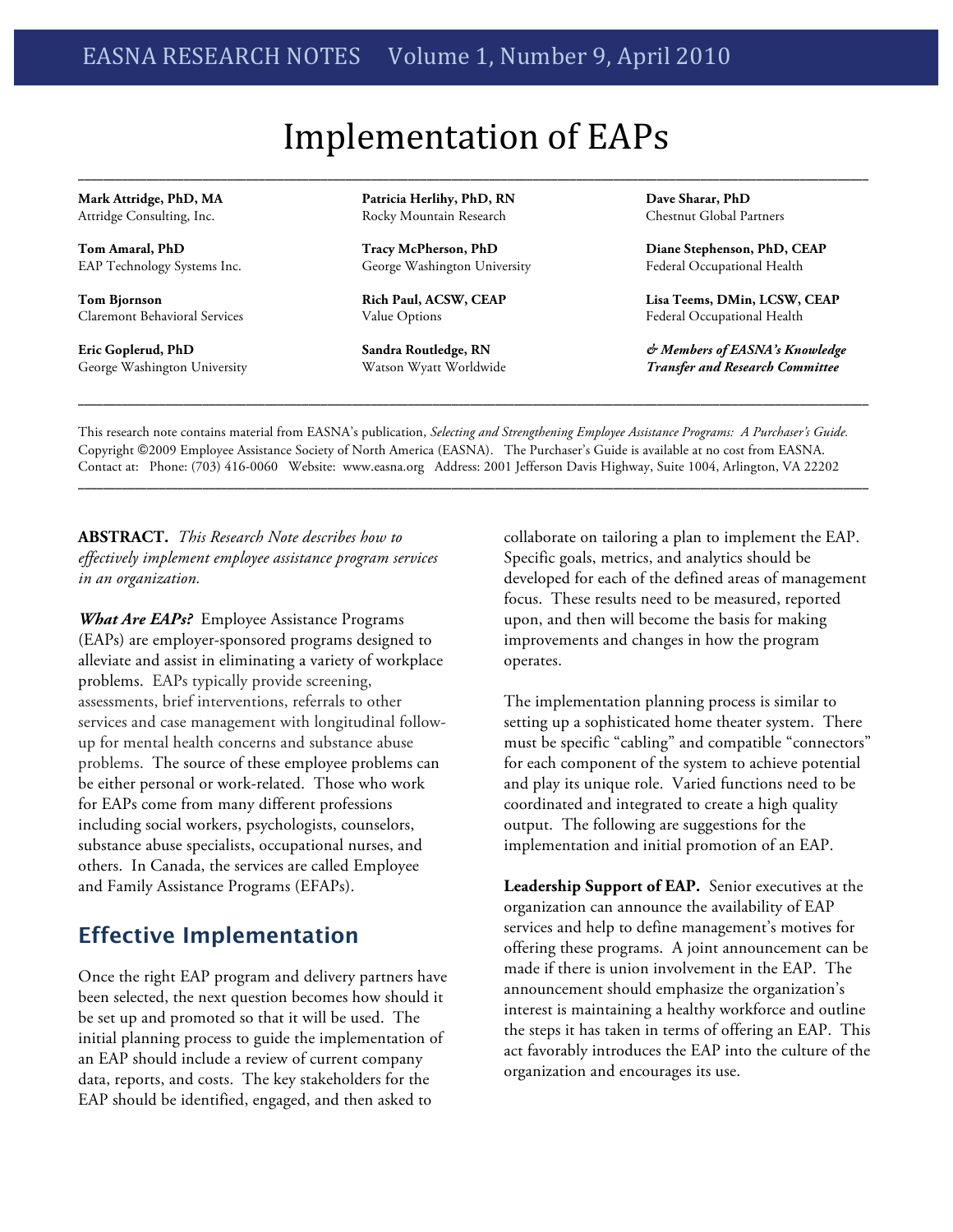#### **Case Study of EAP Implementation**

When Heritage first implemented its EAP, all employees were notified of the new service through a letter of introduction from the CEO. As a follow-up, training sessions, which were supported by the EAP vendor, were also conducted at each of the company's 27 locations to explain the benefit and how to use the EAP. This training was supported with ongoing distribution of informational flyers and business cards, as well as by posting the EAP's tollfree phone number in break rooms.

The EAP vendor also provided training sessions at each location for the company's managers and supervisors. Getting the "buy-in" from the supervisors was the most important factor in the implementation process. Part of the reason that supervisors were supportive of the new EAP is because it was positioned as an avenue of referral for those employees who were struggling on the job because of non-job related reasons. In fact, the supervisory referral has turned into the most beneficial feature of the EAP.

*Connie Hoselton* Senior Vice President of Human Resources Heritage Enterprises, Inc.

**Company Policy.** Part of the implementation process involves formalizing the availability and role of the EAP by including it in the written HR practices and policies for the organization. The purpose is to establish a specific practice guideline regarding how the EAP will operate and function internally. Within the guideline, all goals and responsibilities for the EAP should be clarified. <sup>1</sup> In addition, leave of absence, progressive discipline, sick leave and disability management, Equal Employment Opportunity (EEO), Americans with Disabilities (ADA), and threat management policies should each reference the availability of EAP as a problem solving resource to be utilized at defined times and conditions. Research has shown that there is increased use of the EAP when the company policy features the EAP.<sup>2,3</sup>

**Utilization Targets.** Merely offering an EAP does not mean it will be used. The company should develop a specific target level of utilization and then create a realistic plan to promote the EAP in order to achieve

the utilization desired. High utilization of the EAP is best achieved through repeated promotional efforts and, most importantly, through positive word of mouth from managers and satisfied employee users of the service. The organization could even conduct a survey to determine what specific kinds of EAP services and topics are of most interest to the employees.<sup>4</sup>

A novel approach for seeing the results of good EAP use is for employers to share their organizational chart with the EAP. When this organizational level information is linked to the HR employee eligibility database that is shared with the EAP, it can create customized reporting that shows the utilization of the EAP by each part of the organization. This kind of EAP reporting is called Organizational Mapping. 5 Part of the appeal of this approach is that it provides a snapshot of the current status of the EAP's relationship with the organization and shows where it can seek to improve and have more interaction in the future.

**Promotional Communications.** A necessary component of implementation is to maintain regular communications with employees and family members regarding the availability the EAP and the importance of being proactive concerning its use. All of the staff in the organization should be encouraged to approach the EAP with an attitude that any one of them could need to use the service at some time. From an employer perspective, offering the EAP sends the message to employees that "Your individual well-being is important." Communications can note that the EAP offers self-help tools and educational resources, which can and should be used. Some places see the EAP as a resource of last resort, when it is much better to create expectations that no problem is too small or too big to get help. Employees should be encouraged to have a "low-threshold" for deciding when it is appropriate to use the EAP.

**The Internet.** Recent years have witnessed an increasing use of the Internet in the promotion and delivery of EAP.<sup>6,7</sup> Web-based services have allowed many employees to become more familiar with the purpose of EAPs. Websites for EAPs are becoming more elaborate and offering access to provider lists, tip sheets, online health and wellness presentations, live Webinars, and self-assessment tools. Some EAP

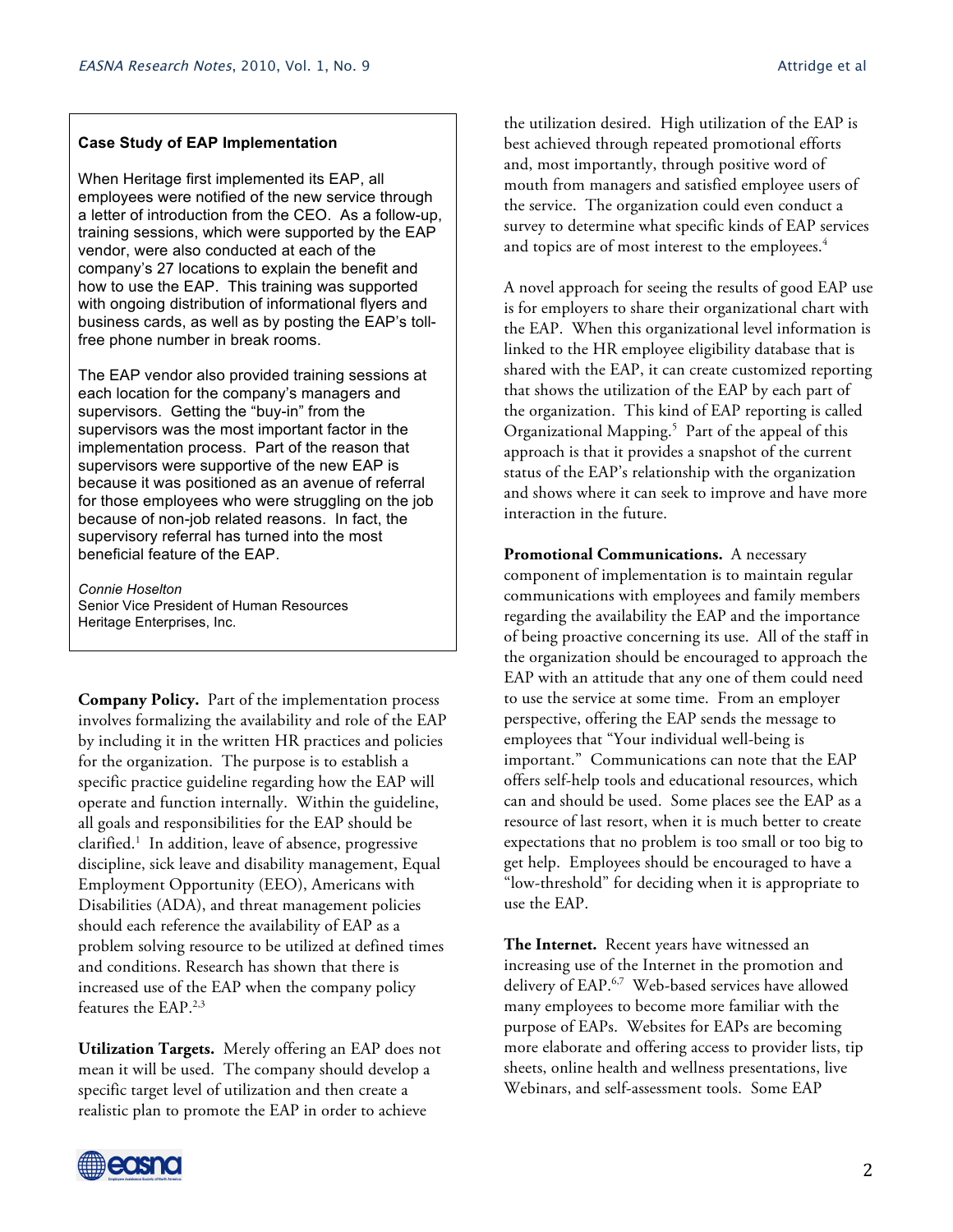websites are embedded within the larger company intranet or HR website.

One advantage of a web-based approach is a lessening of the reluctance some people have about using EAP services.<sup>8</sup> Offering clinical services and prevention over the Internet, where it can be accessed at any time with relative anonymity and complete privacy, might also reduce the stigma normally associated with mental health concerns and substance abuse problems. For example, at Ernst & Young, when they combined the website functions for the EAP, Work-Life and HR/benefits into one website, the result was an increase in the use of the EAP and of the Work-Life services – from 8% and 12%, respectively as separate services, to a combined 25% annually versus 20% for the year before when combining both services.<sup>9</sup>

The use of online or web-based tools for the delivery of *clinical* counseling between EAP clinicians and employees is advancing as new practice model. 10 With careful attention to ethical and privacy issues, the online method of counseling is being used successfully at some EAPs and its use is likely to only increase in the future.<sup>11,12</sup>

**Manager Training.** A successful implementation should provide trainings to encourage managers to make both formal referrals to the EAP when certain events occur and to also make informal "positive" referrals for employees where there are indications of personal issues or other needs. Managers should be alert to changes in behavior or information indicating the presence of individual issues regarding relationships between colleagues or among subordinates. Supervisors can be taught how to establish a proactive approach to identify personal and behavioral issues and take appropriate action to involve the EAP.13

Managers sometimes just accept problem employee situations, because "that's just the way it is, and there's nothing I can do about it." This failure to address problems can negatively impact the workplace. Research has shown that there is increased use of the EAP when there is greater training provided to managers and supervisors about the EAP.<sup>2,3</sup>

## **Conclusions**

Implementing EA services is an important final step after the employee assistance provider and program have been selected. After the initial review of organizational records and resources, the EAP should be promoted with the support of company leadership. Company policy and other HR/benefits materials need to be updated to include the EAP. The organization should also set utilization targets for how much the EAP is expected to be used and what components of the program are emphasized. Another critical task for implementation is to create a range of promotional communications and other visibility tactics to inform others about the EAP service. The endorsement of supervisors and management is critical to the success of an EAP and thus trainings should be designed and delivered to all supervisors and managers.

### **References**

[1] Csiernik, R. (2003). Ideas on best practices for employee assistance program policies. *Employee Assistance Quarterly, 18*(3), 15-32.

[2] Csiernik R. (2003). Employee assistance program utilization: Developing a comprehensive scorecard. *Employee Assistance Quarterly*, 18(3) 45-60.

[3] Weiss, R. M. (2003). Effects of program characteristics on EAP utilization. *Employee Assistance Quarterly, 18*(3), 61.

[4] Lawrence, J. A., Boxer, P., & Tarakeshwar, N. (2002). Determining the need for EAP services. *Employee Assistance Quarterly, 18*(1), 1-15.

[5] Westgate, S. C. (2008). The limitations of traditional EAP metrics. *Journal of Employee Assistance*, 38(3), 6-8.

[6] Richard, M. A. (2004). Cyberspace: Issues and challenges for EAP providers. *Employee Assistance Quarterly, 19*(2), 51-60.

[7] Richard, M. A. (2009).Cyberspace: The new frontier for Employee Assistance Programs. In M. A. Richard, W. G. Emener, & W. S. Hutchison, Jr. (Eds.), *Employee assistance programs: Wellness/enhancement programming, 4th Edition* (pp. 288-292). Springfield, IL: Charles C Thomas.

[8] Butterworth, I. E. (2001). The components and impact of stigma associated with EAP counseling. *Employee*